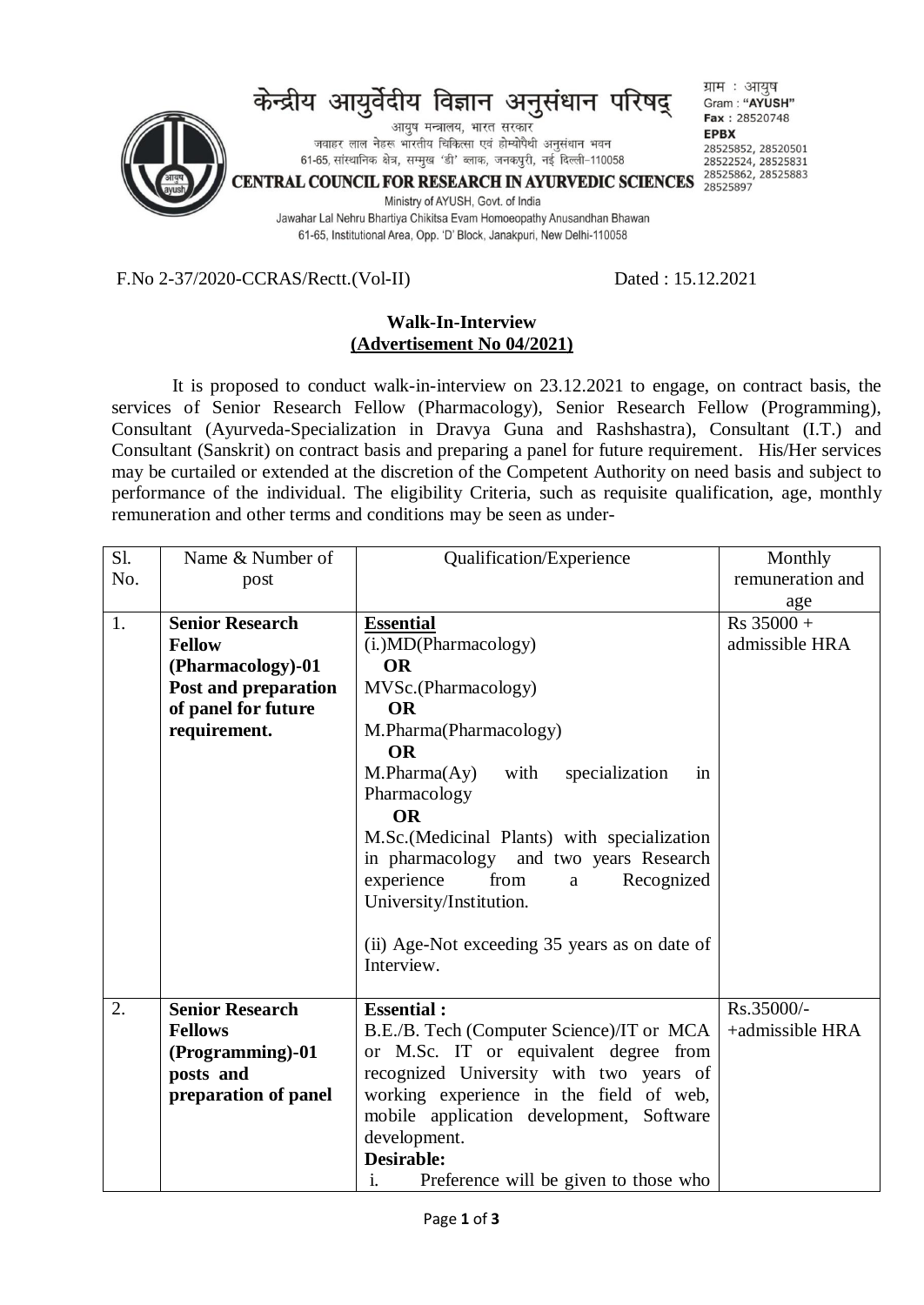|            |                                                                                                                           | qualification<br>possess higher<br>viz., M.<br>Tech/M.E. (Computer Science), equivalent<br>PG Degree or who have previous research<br>experience i.e. having worked for any<br>research project funded by the Ministry of<br>AYUSH, ICMR, CSIR, DST or equivalent<br>organization or programming experience.<br>Working knowledge of Website<br>ii.                                                                                                                                                                                                                                     |             |
|------------|---------------------------------------------------------------------------------------------------------------------------|-----------------------------------------------------------------------------------------------------------------------------------------------------------------------------------------------------------------------------------------------------------------------------------------------------------------------------------------------------------------------------------------------------------------------------------------------------------------------------------------------------------------------------------------------------------------------------------------|-------------|
|            |                                                                                                                           | development based on PHP, MYSQL,<br>Angular-JS, CSS3, HTML5 & Android App<br>development.<br>Working<br>knowledge of Sanskrit<br>iii.<br>language & Epistemology (grammar/Syntax)<br>or working association of working with such                                                                                                                                                                                                                                                                                                                                                        |             |
|            |                                                                                                                           | teams.<br>Age-not exceeding 35 years as on date of<br>interview.                                                                                                                                                                                                                                                                                                                                                                                                                                                                                                                        |             |
| 3.<br>01   | <b>Consultant</b><br>(Ayurveda) -03 Posts<br>(01 for Dravya Guna,<br>01 for Rasashastra &<br>of<br>any<br>specialization) | <b>Essential:-</b><br>(i) MD/MS (Ayurveda) from a recognized<br>University.<br>Desirable :-<br>Experience extending Clinical<br>(i)<br>care<br>services.<br>(ii) Publications                                                                                                                                                                                                                                                                                                                                                                                                           | Rs.50,000/- |
|            |                                                                                                                           |                                                                                                                                                                                                                                                                                                                                                                                                                                                                                                                                                                                         |             |
|            |                                                                                                                           | Age-not exceeding 64 years as on date of<br>interview.                                                                                                                                                                                                                                                                                                                                                                                                                                                                                                                                  |             |
| 4.<br>post | Consultant (I.T.)-01                                                                                                      | <b>Essential:</b><br>Master's<br>Degree<br>Information<br>1.<br>in<br>Technology/ Computer Science from any<br>recognized University / Institute.<br>2. Three years experience after obtaining<br>Master's Degree in relevant subject from any<br>Recognized/ Registered Research/ Academic/<br>Institution/ Laboratory/ Industry or Ph.D<br>for only the candidates holding M.Sc. Degree<br>as per $(1)$ above.<br>Desirable:<br>Working experience in the field on hosting<br>applications in NIC or similar organizations.<br>Age-not exceeding 64 years as on date of<br>interview. | Rs. 50000/- |